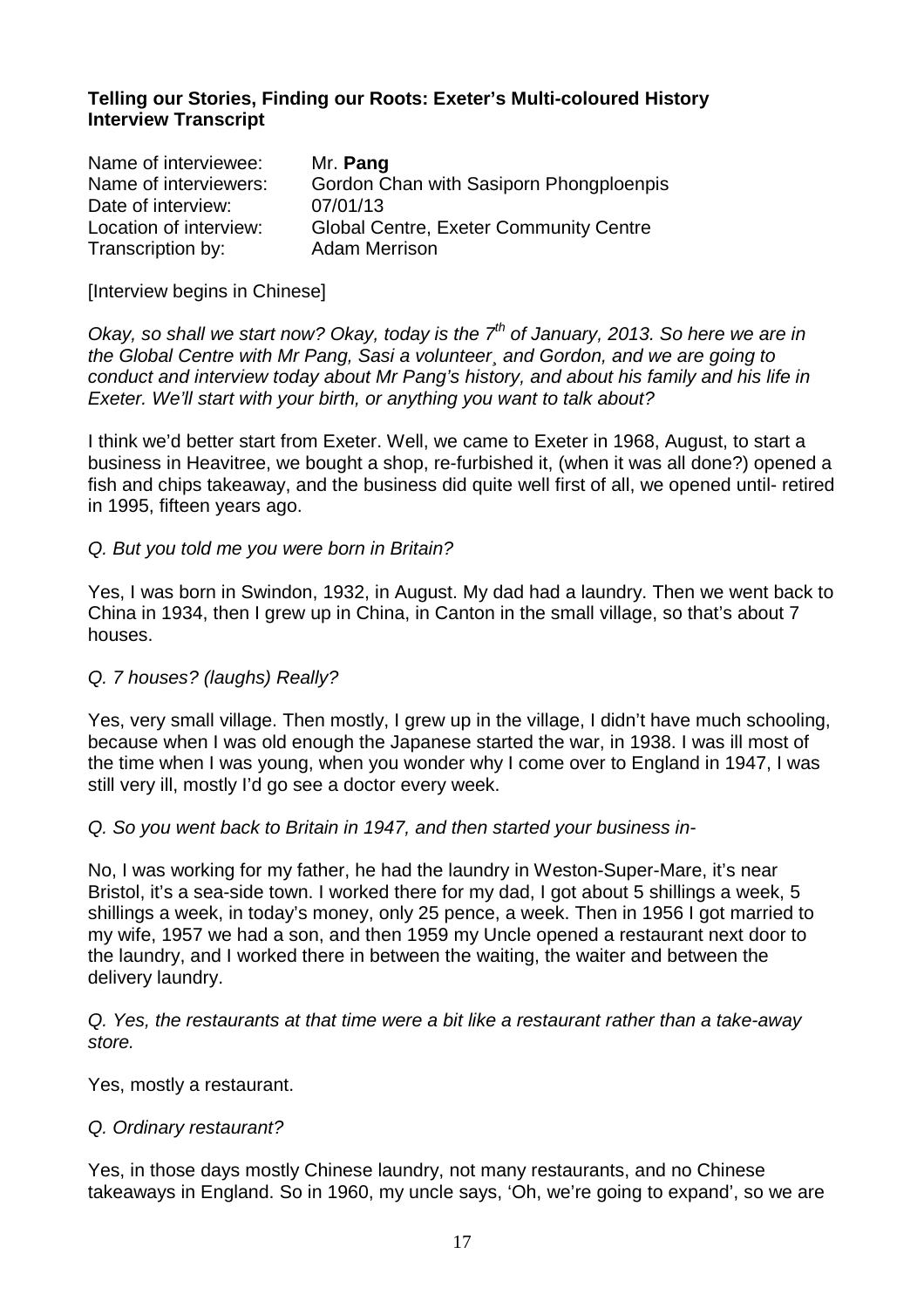looking for a place, we went to Taunton, started a business in Taunton, open a restaurant in Taunton with my cousin too and we were working there until 1968, and then in 1968 we came to Exeter.

Q. Okay, so you actually arrived in Exeter in 1968?

1968, yes. And then I started a take-away in Exeter, and then working day and night.

Q. For twenty years?

No, thirty something years, forty years more.

Q. At least over thirty years.

Yes, over thirty years.

Q. So where was the restaurant?

Not the restaurant, the takeaway. Heavitree, Exeter, Fore Street, next to the post office. So that's how we started.

Q. And raised your family.

Yes, raised my family.

Q. So could you tell us what life was about, what they loved in 1960s in Exeter?

Well, in Exeter, there's no Chinese takeaway, or- very few Chinese people in Exeter, two Chinese restaurants in Exeter, one is called 'The Rice Bowl' and one's called 'The Chopstick'.

Q. [Chinese]

Yeah.

Q. So did they belong to the same owner?

No, all different. In those days most people, what they'd do is, all the people would get into partnership, say you buy £500, £200, then you become a partner to open a restaurant.

Q. What do you mean by becoming a partnership?

So you're working there, you put £200 toward buying the business and you Sasi pay £200 so you become a partner in the restaurant.

Q. So you guys grouped together to share-

Not me, not me, but most of them, in those days.

Sasi**:** Can I say that your takeaway is the first takeaway in Exeter?

Yes, the first one.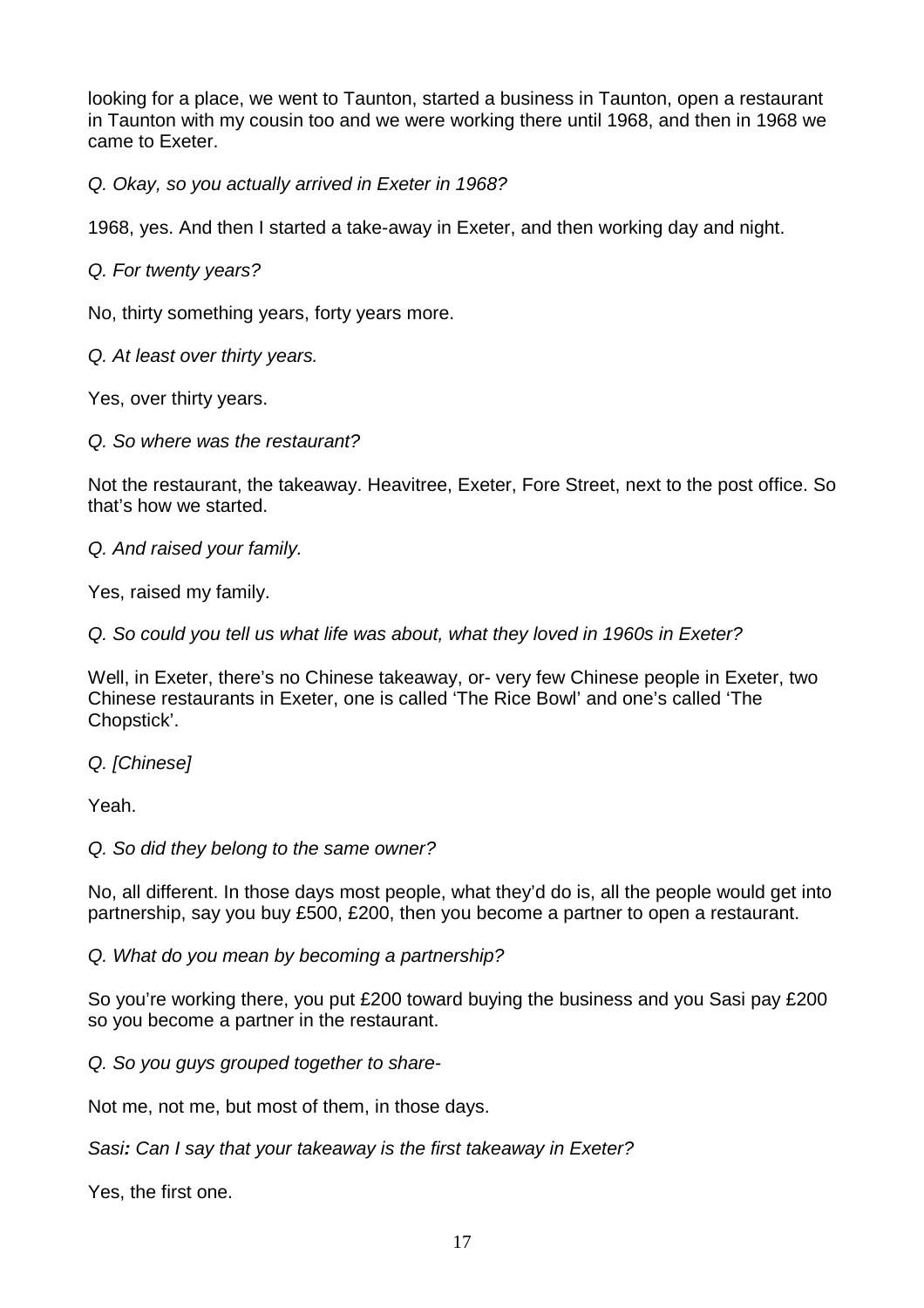Q. So I know Mr and Mrs Wong, Sam Wong, so did they own the first restaurant or you owned the first restaurant?

I was the first one.

Takeaway one?

Yes, the first takeaway. But 'The Ricebowl' and 'The Chopstick' were already in Exeter before me.

Q. Okay, so there were two restaurants, but you were the first takeaway store.

Takeaway store, yes. So, then Mr Wong opened about two years later, and there's another one, I was the first one, the Canton is the second one, then Mr Wong, called 'The Slow Boat'.

Q. The first- the third takeaway stores?

No, I was the first one.

Q. You're the first one, then the Canton, then the Slow Boat, becoming the third. So there were five Chinese restaurants or takeaway stores?

Yes, then another one a year later, and is '**Kings Garden(?)'** that's another Mr Wong.

Q. I see, so passed generation to generation, explains all that. So why did you choose to open a takeaway store instead of a traditional restaurant?

Well because the takeaway is easy to manage, because you get the staff problem, it's difficult to get the staff to do all the cooking and all that, but the takeaway is easier, you just cook it and takeaway, you don't have to have waiters and a manager.

Q. So what actually did you sell? In the takeaway?

Well mostly curry, chicken, fried rice or noodles, stuff like that. And fish and chips of course.

Q. Fish and Chips?

Yes.

Q. So, because for your customer, well I was confused, a fish and chips store was combined with a takeaway store?

Yes.

Q. So you sold fish and chips and all this Chinese traditional food?

Yes, yes. Well not Chinese traditional, not traditional.

Q. Not traditional?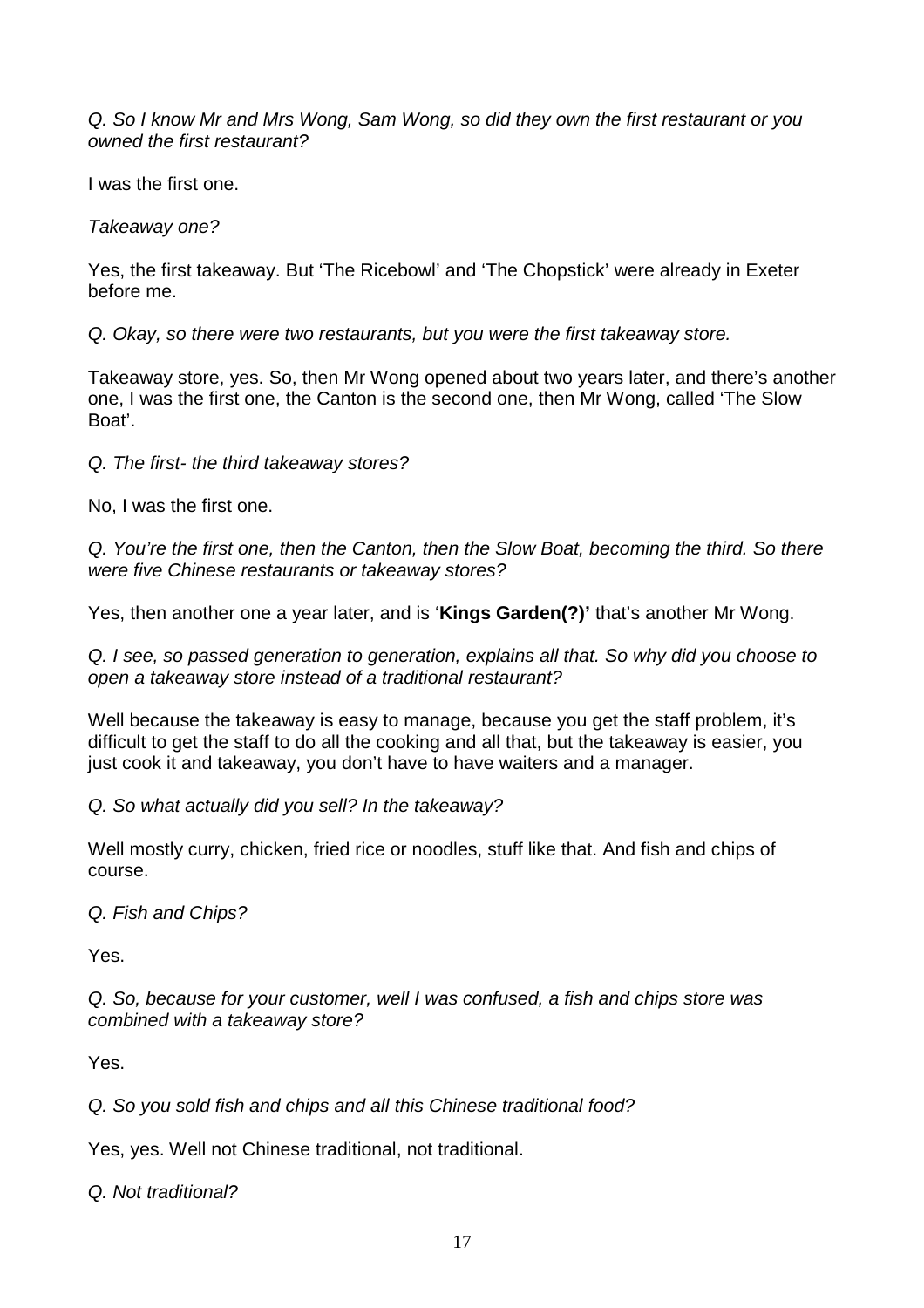It's for European tastes.

Q. So it's British style Chinese food?

Yes, yes. Not authentic Chinese.

Sasi**:** Which is the best seller? Which food is the best seller?

Well, when we started the fish and chips was the best seller.

Sasi**:** In British style or in Chinese style?

Well, both.

Q. So did you sell similar stuff with the Chinese restaurants?

No, not the same, no.

Q. What's the difference?

It's simplified Chinese tastes, because they're more tasteful than European tastes.

Sasi**:** So most of your customer's were British, or Chinese?

Yes, well there's not many Chinese in Exeter in those days, not like now.

Q. You mean maybe less than a hundred?

Yes, maybe 50 I think, less than fifty. There's not many Chinese, not many Pakistan or Indian, not many ethnic group people in Exeter in those days.

Q. Well, I've checked the records from the Devon Record Office, and we found an interesting finding, about a Chinese restaurant owned by a Western. In Exeter.

By Western?

Q. Yeah, interesting.

No, because what it is was, we had the fish and chips shop first of all, we had one in Bridgewater, my Uncle had that, called 'The Orient', then we had one in Taunton, with my Cousin, I was partnered with him in the restaurant, and then he started a fish and chips shop in Taunton, it's called 'The Orient', and then I opened the one in Exeter, called 'The Orient', and then my brother in Weston, opened a fish and chip shop called 'The Orient'.

Q. So it's a franchise?

Yes, it's in the family.

Q. Family franchise?

Yes.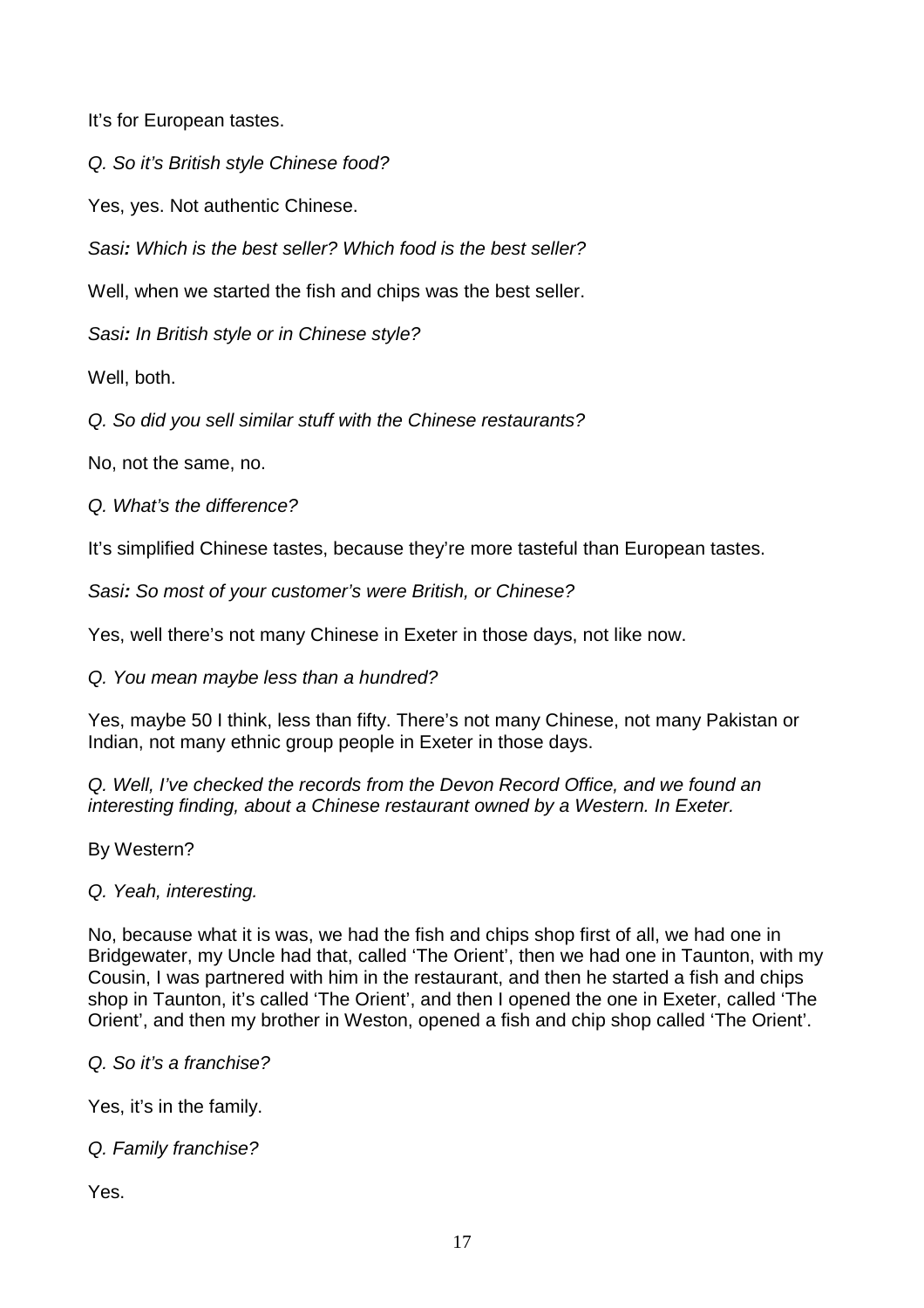Q. Well basically, I've worked in the Chinese takeaway stores here, and in St Thomas for maybe two weeks, just to take a look at the feel of this. Well basically, it lasts for maybe 12, or 15 hours a day.

Yes, because we start at 9 o'clock, do all the preparing, all of that, and we do the cooking until we're finished at about 2 o'clock, and then come back again at about 4 o'clock, start serving until about 11 o'clock.

Q. Not including the cleaning?

Yeah, well including cleaning we finish at about 12 o'clock at night.

Q. Okay, so you actually close your store at 11?

At 11, yes.

Q. It's really tough.

Well, it's long hours.

Sasi**:** You cook by yourself?

Well I do the fish and chips.

Q. So who was the chef?

I employ a Chinese gentleman from Hong Kong to do the Chinese cooking.

Q. So you're the boss?

Yes.

Q. There's no need for you to do the hands-on stuff?

I still will do the work, the preparing, of the potatoes; you have to peel the potatoes, and chip the potatoes, and all that. Cut the fish.

Q. Well basically, in 1960s, so did you peel the potatoes?

Not by hand, with a machine.

Q. Oh okay, so you had a machine. I was told you peeled-

No you still had to pick the eyes out. Because if you do about 10 bags of potatoes, you can't do it by hand.

Q. How big is a pack?

About 25kgs of potatoes.

Sasi**:** A day? Per day?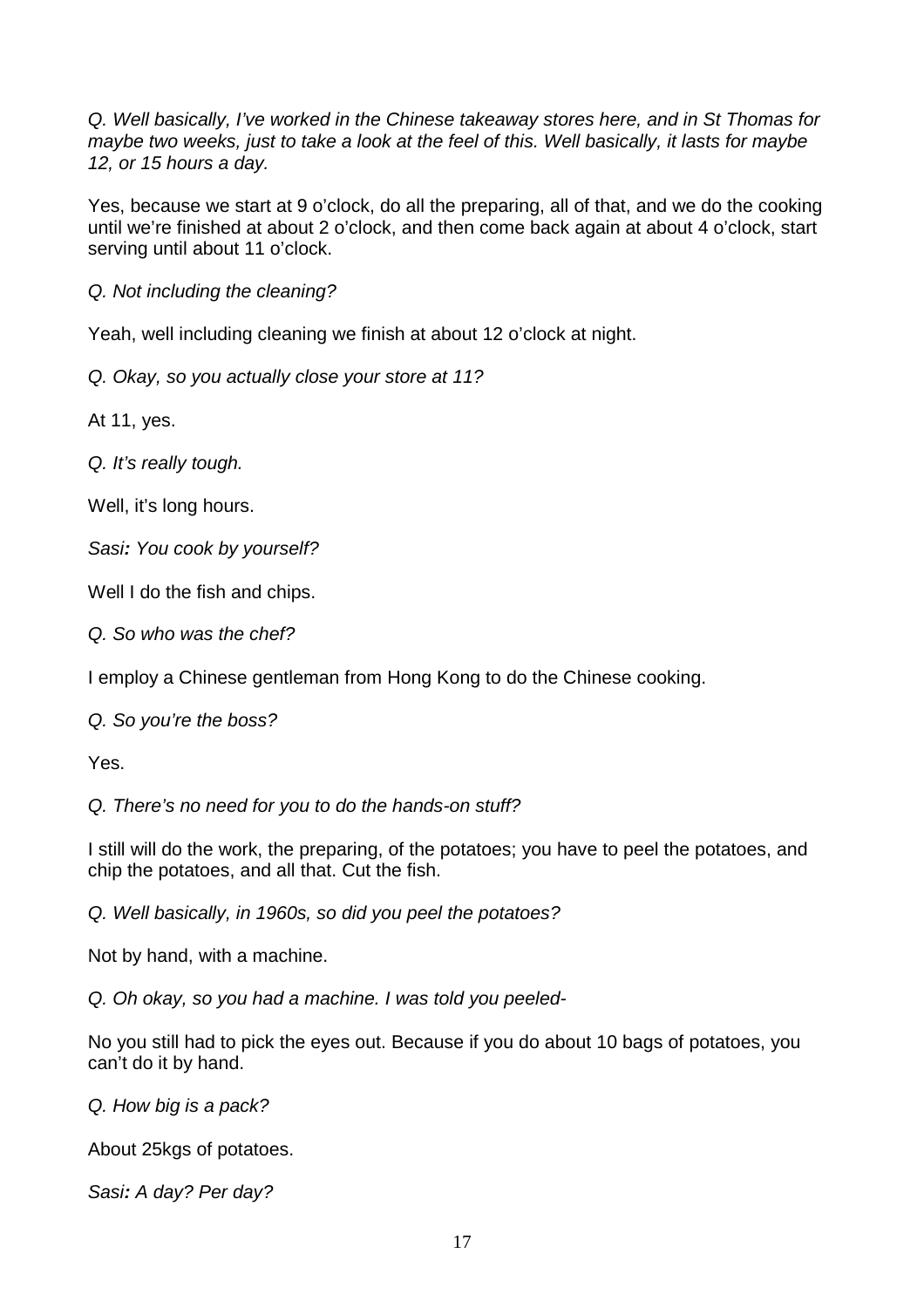Yes.

Q. He peeled 10 packs, no, 10 bags a day.

10 bags.

Sasi**:** With the machine?

With the machine. Afterwards you still have to, you know the ones which haven't peeled off, you have to pick out and clean it, and sometimes you've got some bad ones as well. It's long hours, very long hours to work in a takeaway. Not nowadays, nowadays a lot of takeaways, they only open in the evening, they come in at say half past 3 to prepare, then open 5 o'clock, then close at 11 or 10.

Q. So why did it take so long for you to prepare your food?

Well say you've got to do the potatoes, and then you've got to cut the fish, you know the fish comes in about that size-

Q. And cold?

Oh yes it's cold, it comes in from Grimsby, in those days we'd get fresh fish from Grimsby.

Q. Really?

Yeah. Most of the fish now is frozen. So we'd have to bone the fish, you have to pick the bones out from the fish.

Q. Ah, I've tried this before, picking single-Sasi**:** You need a very sharp knife.

No not a sharp knife, you use pliers to take them out.

Q. One by one. I've tried this before, okay, for ten days, (laughter) for two weeks, and it's horrible.

It's cold as well, the fish has come in ice to cool, it's not warm, it's freezing.

Sasi**:** It's not like when we are in our country.

Q. It's amazing, it's just amazing.

And that's why it takes so long, it takes a few hours to prepare it, to cut the fish up, then you do the cooking.

Q. So, was there any competition between different restaurants or different take away stores? Do you compete with each other?

Not really, because they do their own business, they're all in different areas.

Q. So you guys scatter around the town, to share the market?

Yes.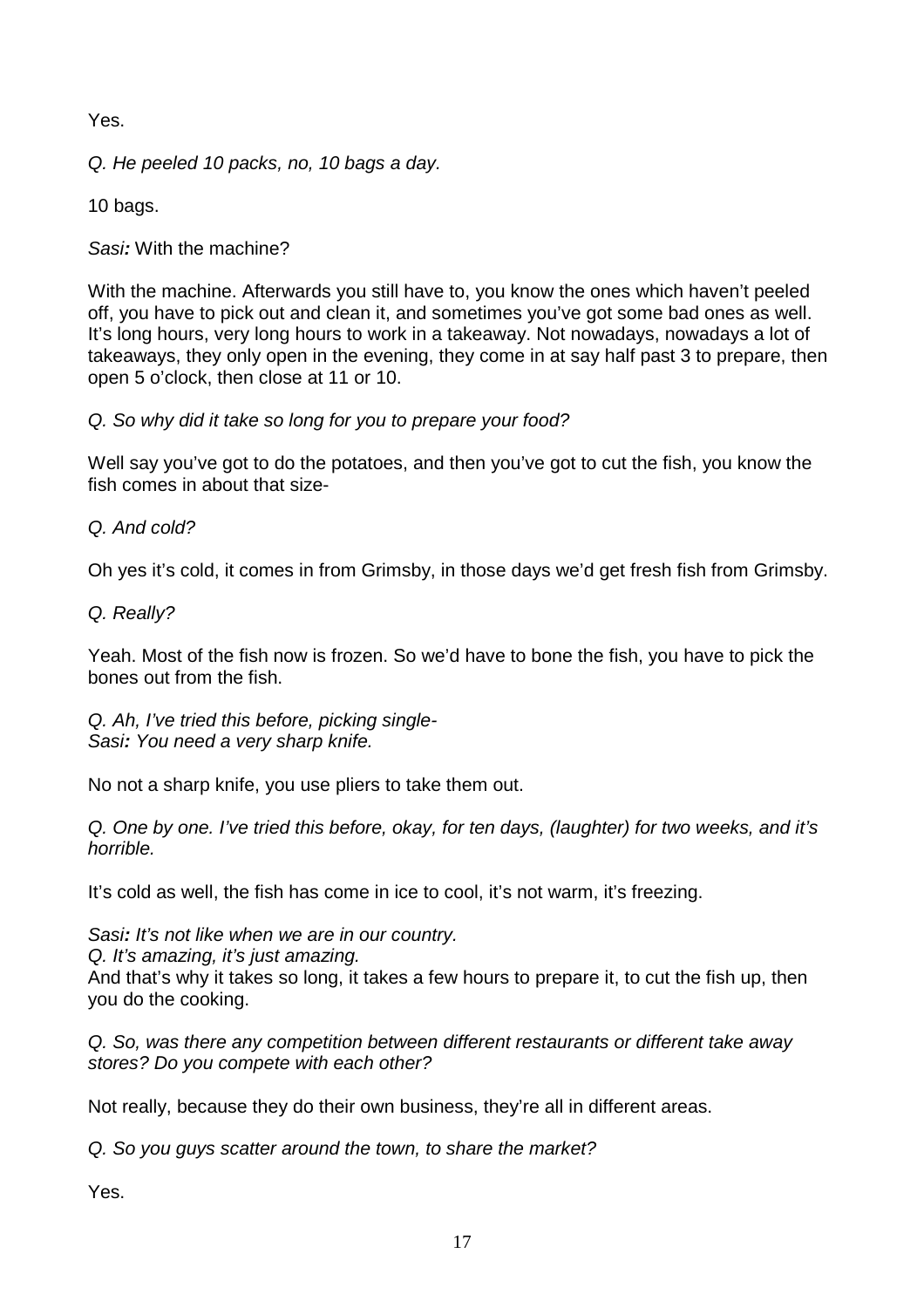Sasi**:** Do you provide a delivery service?

No, we don't do delivery.

Q. Just pick-up?

Well in those days, because people- when we were starting, there's not many cars around, I mean there's no traffic lights down the road, there were not many cars around, people would usually come in, not like now, more cars than people.

Q. So vehicles were rare at the time, in 1960s?

1968, yeah.

Q. How much did a car cost? In 1960?

Oh, depends which one, I think if you bought a Mercedes in 1960, £1,500.

Q. Well it's not cheap in 1960, and you've got £1,500.

No, and in those days, how much did a fish and chips cost … about 80 pence.

Q. 80 pence per person? Per package of fish and chips?

Yes

Q. So how much did, say, ordinary Chinese fried rice cost?

Oh, it's about 20 pence.

Q. You know, they're still using all this in units of shillings, but they are not in a scale of 10, they're in a scale of 12. So it's really confusing, all this units.

Yes, it used to be that £1 was 240 pence, £1.

Q. Yes, in the past they don't use the metric unit, they use a British unit, in a scale not according to 10.

It all changed in 1971, into metric, it used to be all Imperial measures, and now it's metric.

Q. They used the scale from a King. You know, the King measured his foot, and then this was a foot. The length of his foot, and the length of his arm (inaudible), an arm, and a stone. So was there anything interesting in the take-away store at that time?

Not really, just work work work.

Sasi**:** In terms of Chinese food, which Chinese food do you think is the best for your customer, or gets ordered very very often?

Well we sell quite a lot of fried rice, chicken fried rice or special fried rice, which includes some pork, and prawns, onions and bean and peas.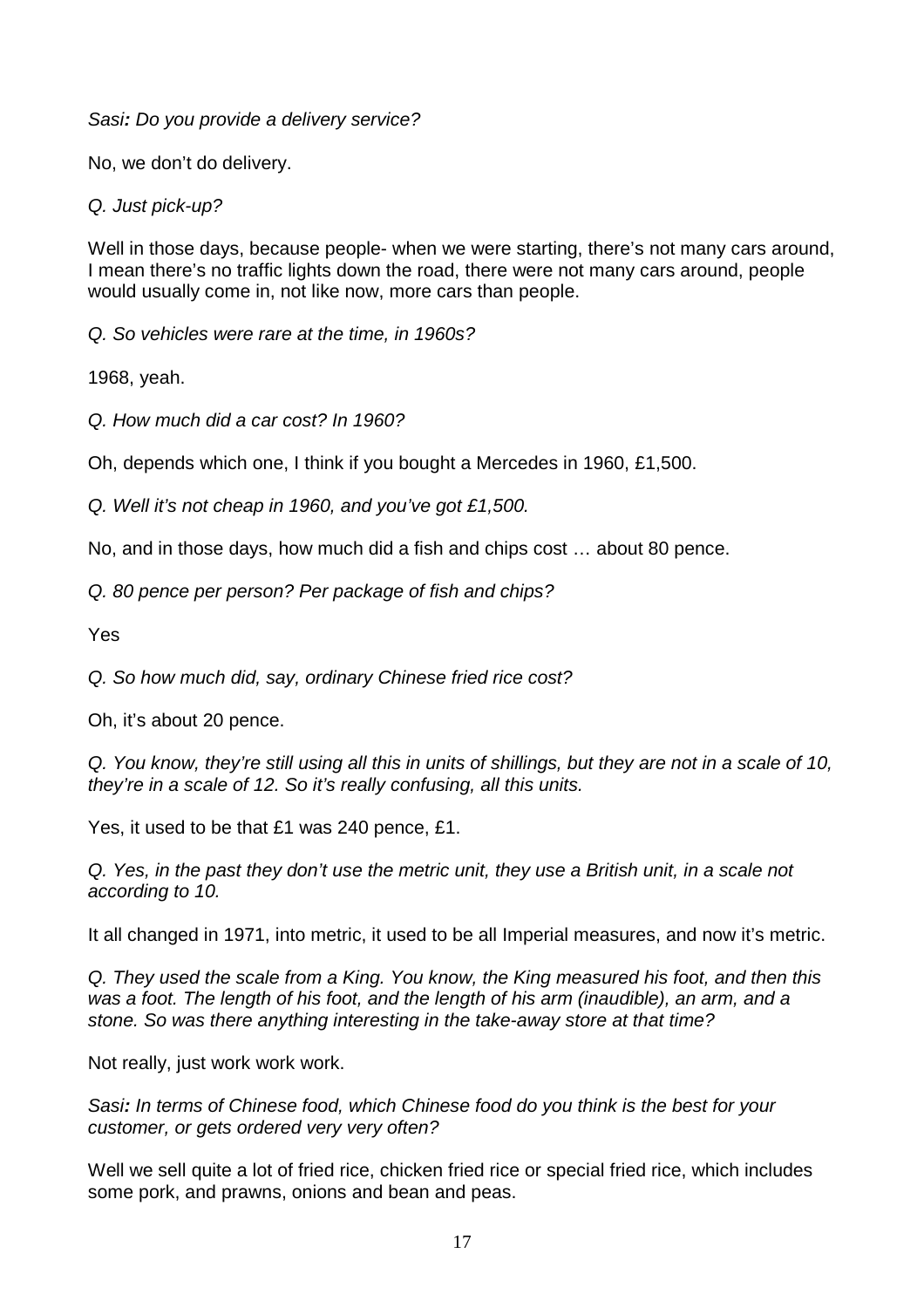Sasi**:** So was it easy to find ingredients, to cook Chinese fried rice?

Yes, it is easier than now, because when, in 1978, a pound of prawns cost about 40 pence a pound.

Q. Is this a frozen pound? In a big brick size?

Yeah, it's come from China as well, now the prawns come from India or Thailand.

Sasi**:** Did you use local ingredients or Chinese ingredients?

Chinese ingredients.

Sasi**:** Imported from China?

Q. So where did you find all your ingredients, from the super market or Europe, or Chinese stalls, traders?

There was a Chinese trader in Birmingham and Cardiff.

Sasi**:** Quite far.

Yes, a representative came in every two weeks, he'll do your order and deliver it.

Q. So having considered all these long hours of work, every day, how did you manage to communicate with your kids, how did they survive on their own?

Well, they just survived.

Q. Did they help in the stores?

Well not when they're young, but my younger daughter, born in 1968.

## Q. In the same year as the restaurant?

Yes, because she was born in January, we came down about 8 months on, so we tried to find somebody to look after her, it's difficult to find somebody to look after her, so we just put her upstairs in the shop, with the… and my wife just came down to work.

Q. Okay, and you know, kind of visit her, maybe once a…

And we got a son about, well he's, because we came down to Exeter, my eldest son he was born 1957, so we put him in a boarding school in Taunton.

Q. So how come it's Taunton, not Exeter?

Because before we came down to Exeter, we were still in Taunton, at that time he was about 11 years old and a half. So we got him into a private school in Taunton before we came down here, we already booked him into a private school, because we said 'Oh, we can't look after him when we're in Exeter, so we put him in the boarding school, he hated it.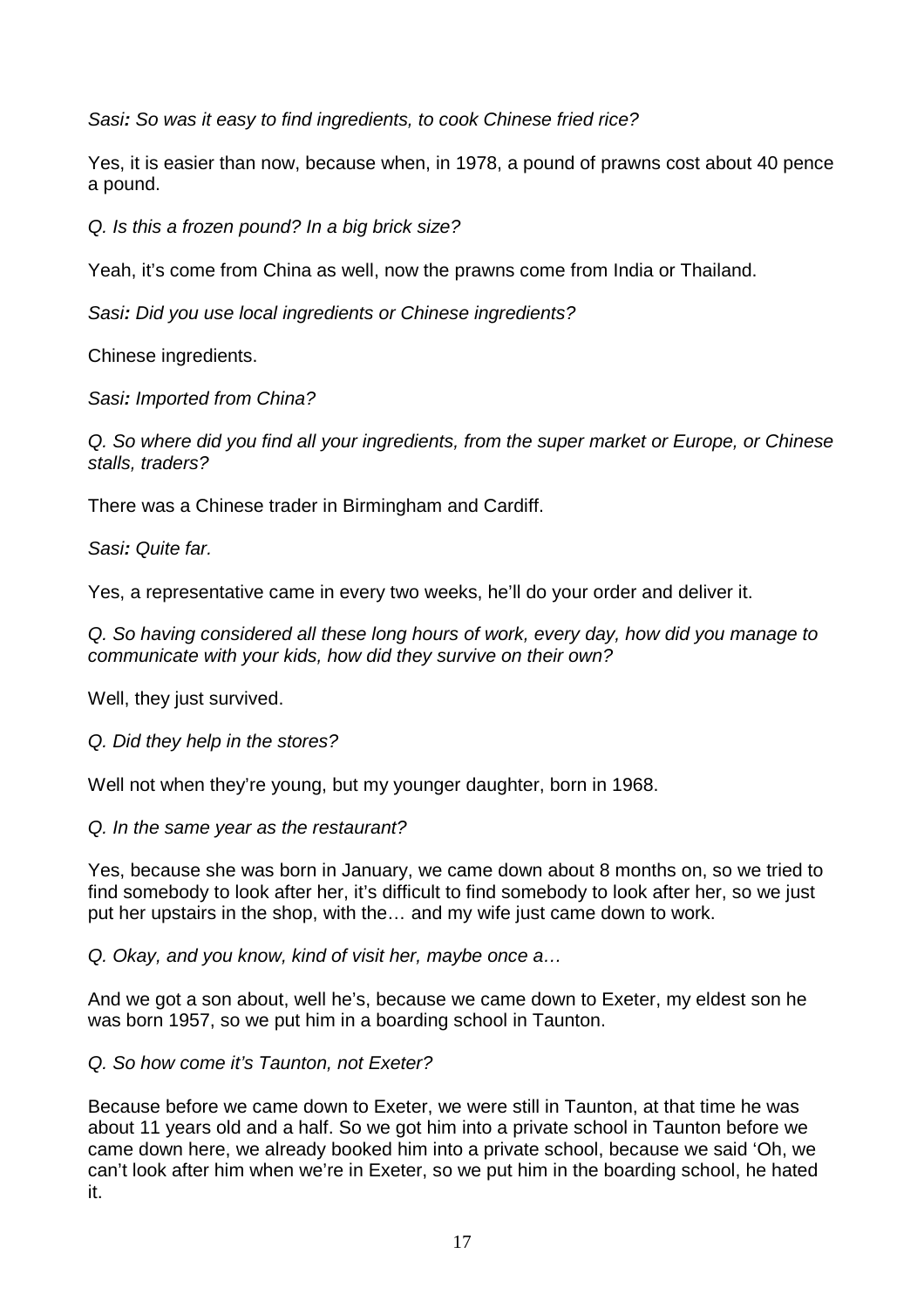Sasi: So, it's difficult for him to speak Cantonese?

Well, more Mandarin, doesn't speak Cantonese (laughs)

Q. (laughing) I don't think they do. Sasi: You speak English with them?

Yes, well when they're here we speak Cantonese with them, but now when they go to school they forget it.

Sasi: Oh, it reminds me when I was young. My family speak Cantonese in the house, but once we go out to school we speak Thai, so…

Yeah you forget it, when you speak English, when they go mix with the English people, you know, you forget about the Chinese. They understand it, when you talk to them they understand it, but they can't speak to you in Chinese.

Q. It's like my grandmum…

Sasi: What a shame, it's a beautiful language, Cantonese.

That is what you call 'occupation hazard' (laughs)

Q. So, where was your daughter?

The youngest one?

Q. Well how many … it depends.

I've got five, we've got five children. We've got one who's fifty … fifty-six this year. The youngest one, well next will be … no, this week, this weekend she'll be forty-five, the youngest one, so she in Hong Kong.

Q. So, do they travel back to Hong Kong frequently, or?

No.

Q. Just for a visit?

No, she has been in Hong Kong for 18 years now, she's working in Hong Kong. She's got two boys, she married- all my children married European.

Q. Oh wow, okay. Sounds logical to me. Sasi: Are you still having a family in China?

No, no we haven't got a family, only very distant cousins.

Sasi: No relatives?

No, no. All our family are in England, my uncle- we've got two uncles in England, and the cousins, lots of cousins in Weston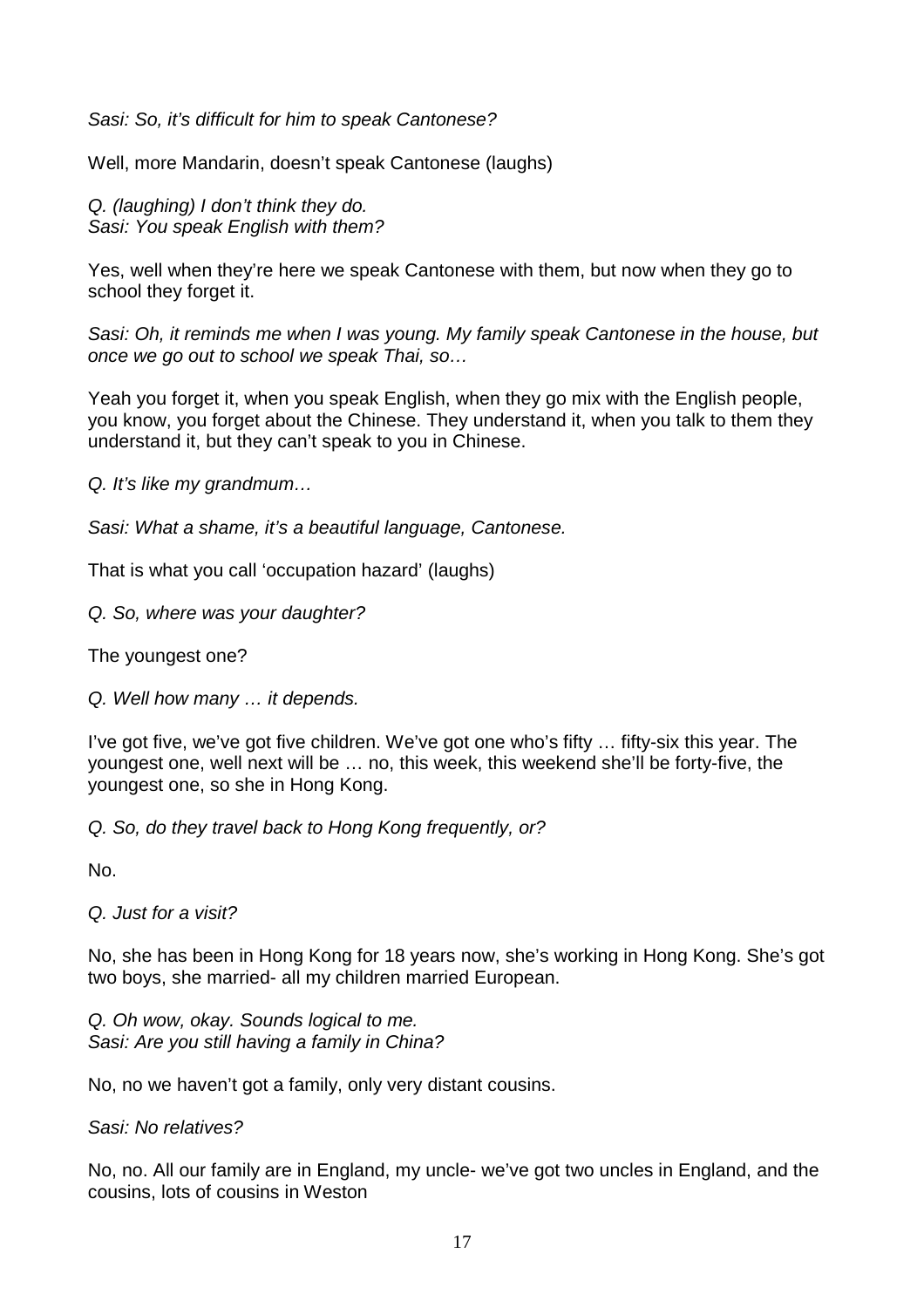Sasi: Can I say you are UK people?

Yes, more or less.

Q. well he, he was born in Britain. Sasi: I know, but by Nationality or by Race. Some people think they have their own identity, like you might think… Q. Well, I've got an observation about a word, in America we use the word 'Chinese-American', to represent an American originally from China. But here in Britain, we've got a

word called British-Chinese, so how do you comment on that? Instead of Chinese-British.

I don't know.

Sasi: Does it make any sense to you?

No, it doesn't make any sense.

Q. So do you consider yourself as a Chinese or as a British or as-

Well I consider myself Chinese because I was born- well, I was born in England but I mostly grew up in China, well when I was young, until I came to England in '47, but I still think of us as Chinese, well for myself anyway.

Q. And then your kids would probably consider themselves as British.

Yeah, British.

Q. Yeah, they're British.

Sasi: Because China, it's a big country, and there are many many languages, for example, you speak Cantonese-

A different dialect.

Sasi: So do you think you are Chinese or you're Cantonese, I just-

Well, well Chinese covers a big area, but I suppose I'd call Cantonese because I was brought up in Canton, well Guangdong,

it's like a Scottish-English in Britain, they are British but they divide in their different, you know

Sasi: Because I'm just thinking, Chinese people in Thailand, they are Cantonese, Teochew, and many many groups, and they have their own community, so I'm just wondering if they think they are Chinese, or they are Cantonese, or Teochew, or.

Yeah, well it's kind of complicated, of all these differences in spoken and written language.

Sasi: But all in all, they are Chinese, and you are Chinese, speak Cantonese.

Yes, speak Cantonese, not Mandarin.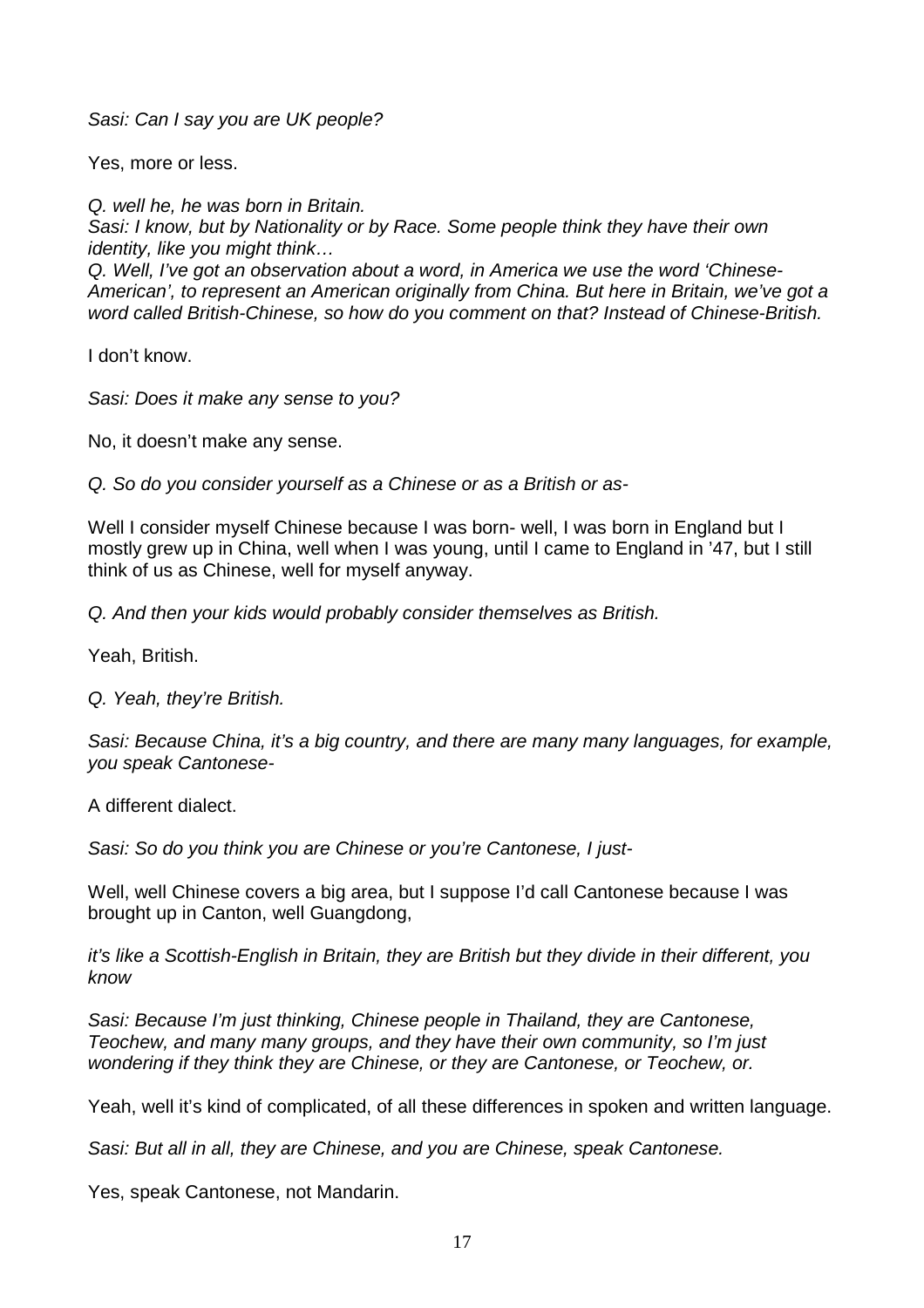Q. So do you- well basically, we met in a Chinese community group in St SIdwell Centre, maybe once a week, so do you, well basically, do you hang out with Chinese friends most, or do you actually have any friends, any local friends?

Not really, I don't. Well we don't usually- when we're working we don't have time to socialise. Mostly we've got really distant relations, my brother, cousins, really.

Sasi: Do you celebrate Chinese New Year?

Not really.

Q. Not anymore? Really? Sasi: Not anymore? Because I have heard from my Grandparents that Chinese New Year is the good time to pay respect to our ancestors, and the angel. Q. Chinese New Year is the good time to ask for pocketmoney. (laughter) Sasi: In the past, did you celebrate Chinese New Year in Exeter?

No, no- well, we usually celebrate with my Brother in Weston, because he's got a bigger place, you know, he's got a takeaway.

Sasi: What did you do during the celebration?

Yeah, we just eat and have lots …

Sasi: So you prepare food?

No, we cook it. My brother and his wife and his daughter in law does all the cooking, so we just go there.

Sasi: What are the foods that you had during Chinese New Year, the festival?

We had chicken, ducks, pork, prawns, and vegetables.

Q. All by yourself?

(Laughing) All together.

Sasi: Cooked by oneself?

Yes.

Q. I've got a question about all this barbeque pork, so how do you manage to make char siu here in Britain, or you know, seal your five, five, all this barbeque pork, all this stuff.

Well they put a lot of sugar, some spice, some salt and pepper, and they put curry in it.

Q. Because I, in my, I believe it should be cooked in a furnace, to burn and seal in real fire.

No, you do it in the oven.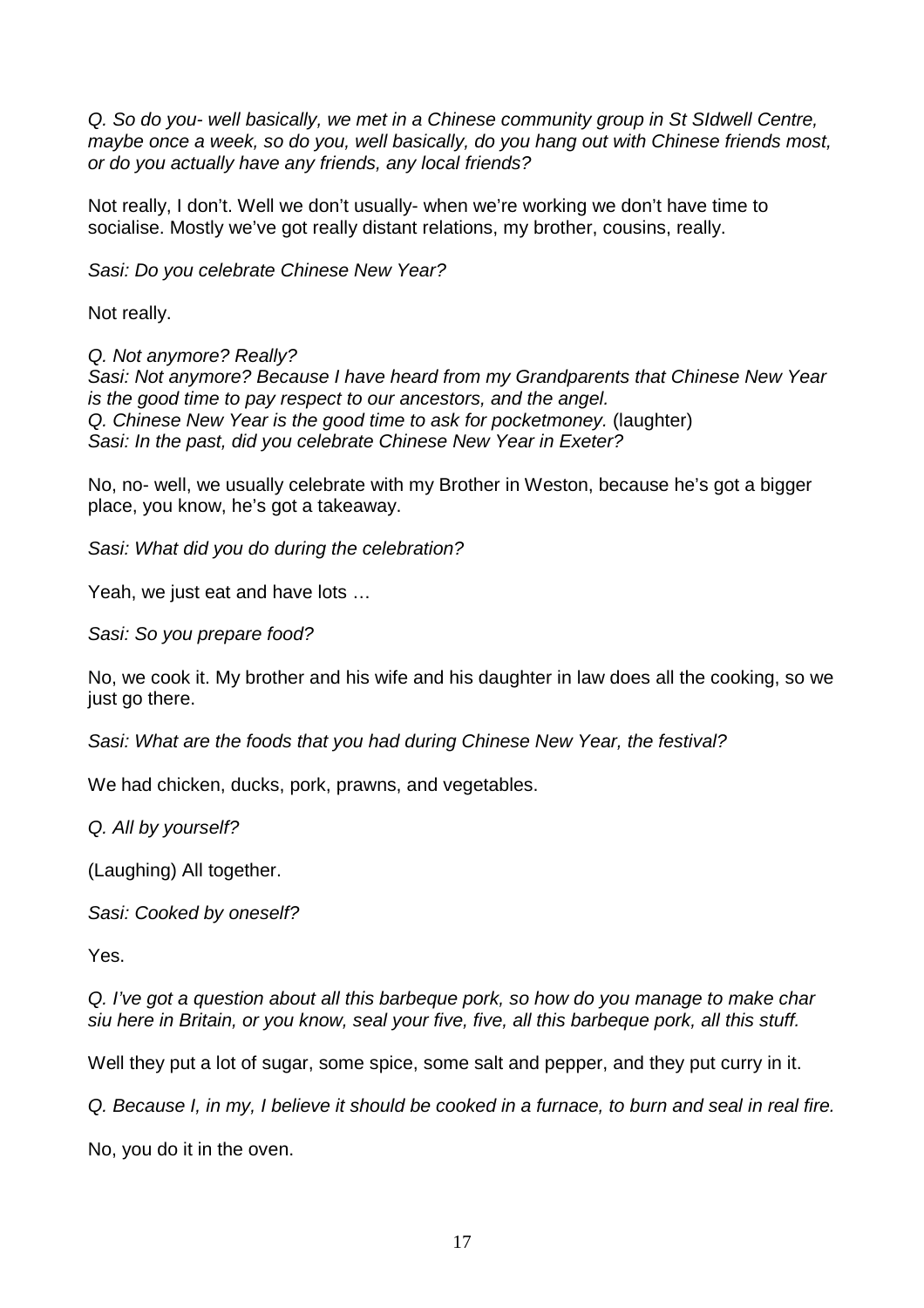Q. Well it will be a grilled pork**,** instead of a barbeque pork, according to my understanding of barbeques means using charcoals and fires and with all the charcoal flavour.

Sasi: I remember that during the Chinese New Year we also have noodles, fried noodles-

No, we don't have noodles.

Sasi: Because they're difficult to cook, or?

No, no, it's not difficult to cook, because we've got so many, about eight dishes.

Sasi: Too much food already. Q. Chinese from the North, they prefer noodles. Chinese from the South prefer rice. So do you guys play Mah-jong for entertainment?

Yeah, my wife doesn't play much though.

Q. Who with? Who with? You need at least four people, how do you manage to find four people to play Mah-jong with you?

Usually, we play Mah-jong with, my wife's got sisters, brothers, so they usually come round and play, not so many now because they've all split off- [talking Chinese]**.** There are different types of ways to play Mah-Jong.

Sasi: Like this? (laughter) I saw from the movie.

Can you play Mah-Jong?

Sasi: I can't, I know what they do, they have a stack of cubics. Q. So, besides Mah-Jong, what types of entertainment do you play mostly? Sasi: Um excuse me, could you buy a Mah-Jong kit in Exeter, at that time?

Not in those days, no.

Sasi: You had to bring it from China?

No, you could get it from London, the supermarket in London.

Q. Or play in Card. Mah-Jong card. Sasi: It's not traditional,

No, no.

I think you can get it in Exeter, some supermarkets.

Q. But not in 1960?

No, there's no Chinese supermarket in Exeter. There's only two supermarkets in those days, or about two supermarkets.

Q. Chinese supermarkets?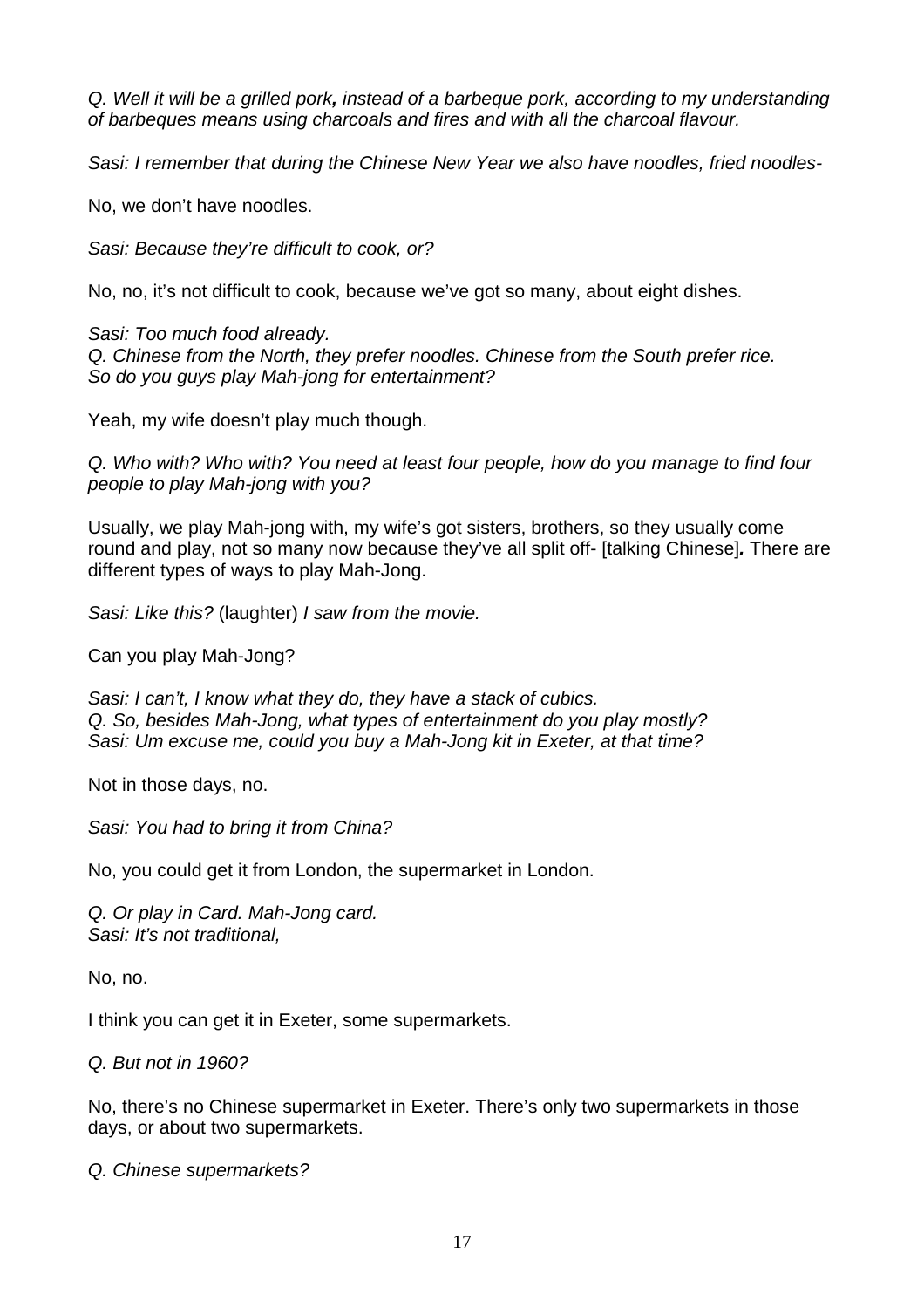Yeah.

Q. So in 1960s there are two Chinese supermarkets?

Yes, one in Cardiff and one in Birmingham.

Q. Oh, but not in Exeter?

No, no.

Q. So when did the first Chinese supermarket arrive.

About 12, 13 years ago. Only one that (inaudible) and then now, they've got about five, six is it?

Q. Six? I reckon there's three of them, in the town centre.

Three? No… one (inaudible)

Q. There are two over there, and one in- down the bridge.

No, there were- that's a small one. And there's one in, you know where Shanghai Nights is?

Q. Yeah one near Shanghai Nights.

One in Hamlin street, yeah behind the St Sidwell

Q. Yeah, there are two of them next to the St Sidwell centre, and one in, down the bridge

Yes, and there's two in Summerland.

Q. No I've never been to Summerland Sasi: And St Thomas

Q. I've no idea.

Q. So the supermarkets kind of opened probably 12 years ago.

About 13, or something.

Q. Well so in this case what type of entertainment do you get? You know, in 1960s.

Well in those days I think that people playing the video.

Q. Cassette?

Yeah.

Q. VHS?

VHS, you watch it, people bring it and you let, they let you have it for £2 a week, and next week they bring in- (inaudible)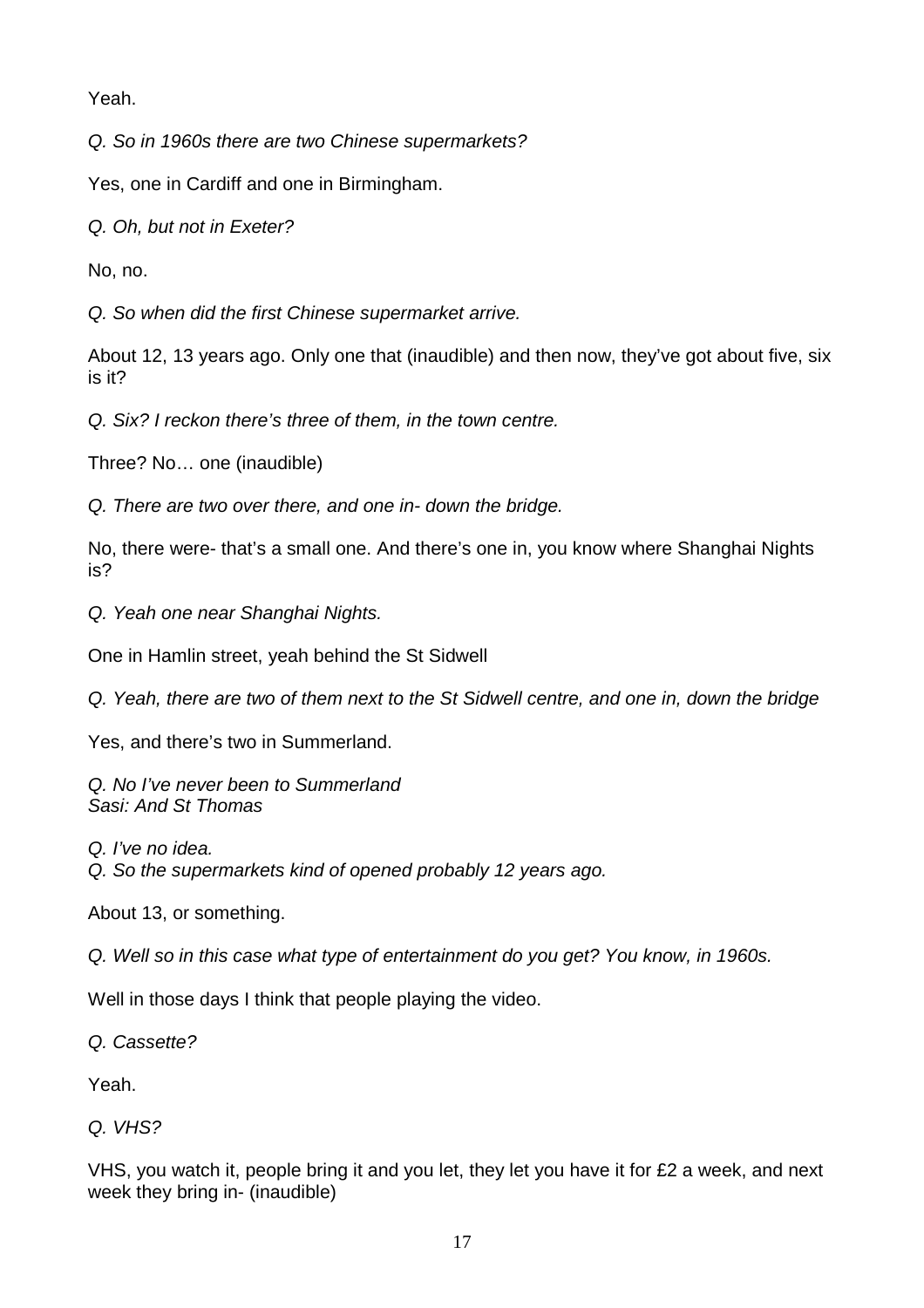Q. You rent videos and watch videos? Sasi: Is it Hong-Kong movies?

Yeah, yeah. Mostly it's a series.

Q. So there were stores who rent Chinese movies in 1960s in Exeter?

Yeah, yeah. Not in Exeter, but you know, people when they order stuff from the people, you know, [inaudible] and deliver to you, and they-

Q. Okay, so you order the VHS from the trader? Together with the prawn?

Yes.

Q. Oh that's interesting. Sasi: By phone?

Yeah.

Q. They ordered VHS from the same dealers, from the people who delivered the ingredients, well that is interesting. Sasi: One-stop service.

Well not much entertainment really, in those days. Even now there's not much entertainment, you go to watch a movie probably.

Sasi: So that makes you feel at home?

Yes, mostly

You can watch TV

Yes, after a week's work you can be so tired

OK, so what could you get in 1960s?

Not very much. Well we used to close on Sunday. We usually take the kids out, you know, for a daytrip out, to a seaside place, every Sunday we take them out if it's a nice day.

Where, to Sidmouth, or?

Yes, Sidmouth – all over the place. Or some town, go and see cousins and my brothers

But sometimes the weather was not very good

No, never very good in England the weather.

Well, I guess we're used to all this wet environment because we're born in, well at least we've lived in China, tropical Asian weather like Thailand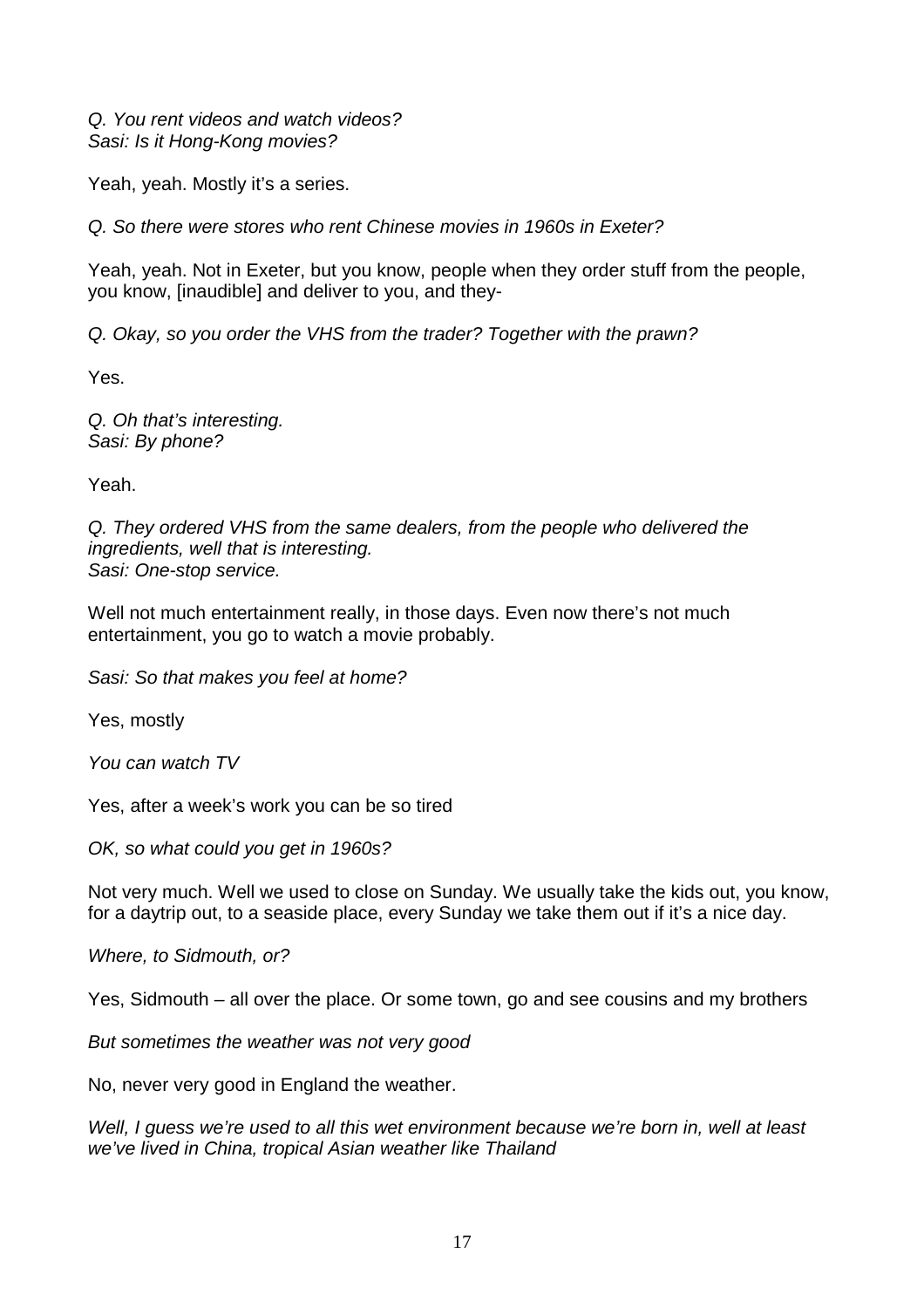Yes. Not much entertainment. Well, we haven't got time to socialise really. Because always the Chinese people working, when we close on a Sunday, the other people working. You can't go socialise with them

So how come you close your store on Sunday? Supposed to be the most, the busy day. All these stores open on Sunday

Because the relatives were Bible-thinkers. Only the children got the day off. So we like to socialise with them and take them out,

They, all these stores now close on Tuesdays, Monday or Tuesdays, instead of Sunday now

Yes, yes

But the kids has to go to school

Yes, they go to school

So you gave up all this income on Sunday in return of a day together with your family. So you really treasure your family

Of course

So, by the way do you have any religion?

No, no, no religion

Not any – not believe in fate, nothing

I don't believe in any of that

Do you have one ceremony during March Sheng Meng – we used to remember our ancestors

Yeah my father died in Weston do I go to pay my respects to him

At the cemetery?

Yes So you do still carry on some kind of festival, Chinese festival

Not so much

The way you pay respects to you father is the same way you do in China, or ?

No, not the same as in China, you know. When you pay your respects you've got to buy a chicken or roast a cake

Fruit [Chinese] firework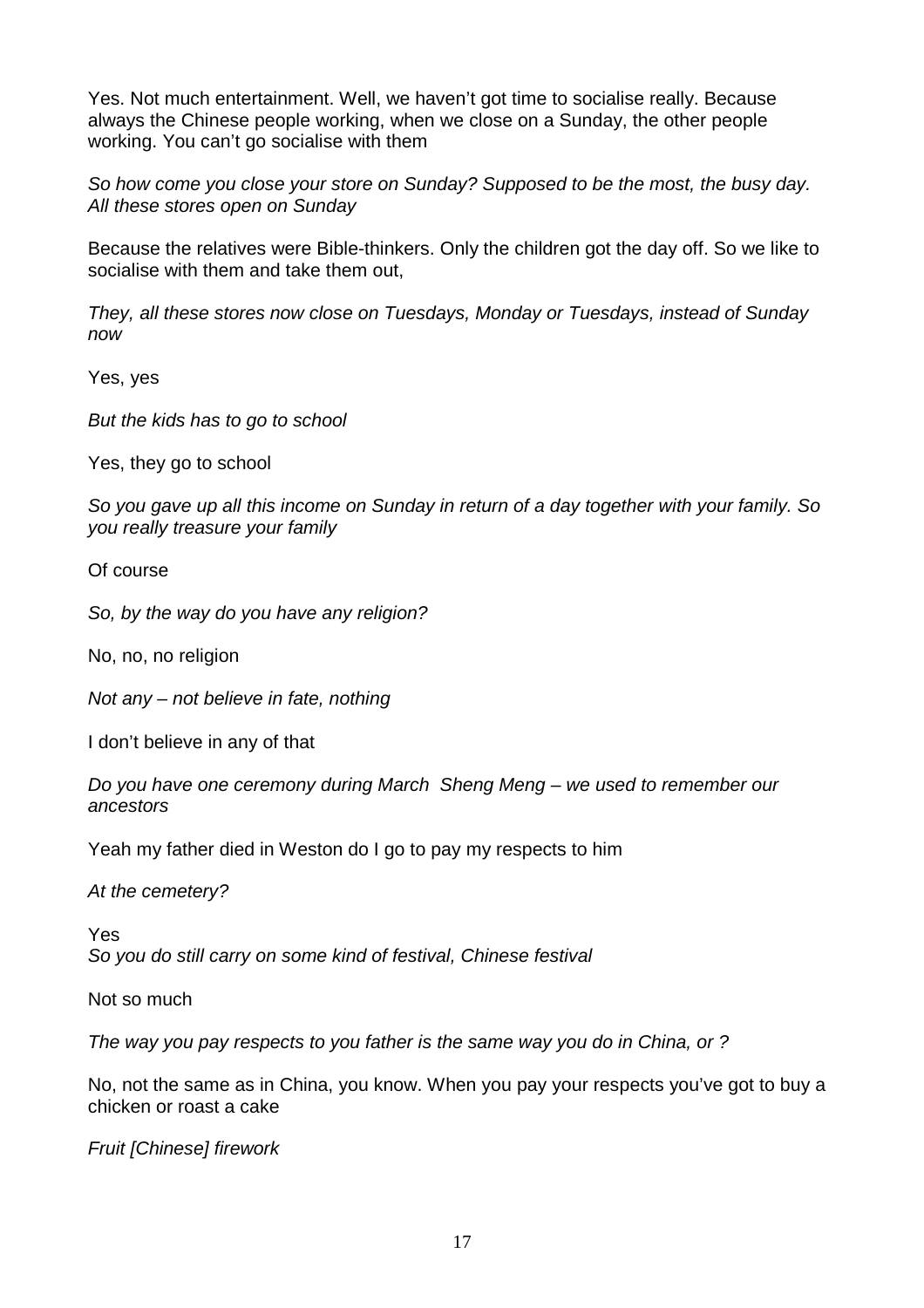Last year before I went to China I paid respect to my father, got the roast cake and firecrackers

### Incense stick

So you went there the same period as the other Chinese do?

No, no because we went not in the [Chinese] but just normal day, pay respects to my mother, my mother died..

Once a year?

No, no

More often

Not so often, no

When he gets time to go

So there's basically no [Chinese] not a single...

I remember that my family has to go to a kind of temple before the cemetery and pay respects [Chinese]

You know according to... it's a kind of mystery.. when we buy a new house we burn some incense sticks

So do you think you will remain customs or pass these to your children?

No they don't believe in them. They're more westernised – they don't believe in things like that.

But you are quite flexible

Yes, yes

Good, Cause I was told by my family that I have to stick with the custom and pass these to my children

So you adapt a lot when you stay here in Exeter

Yes

New year celebration [Chinese] Do you find it difficult to stop doing these things?

I'm an easy person, so...

That's nice Anything you want to talk … we're happy to hear… Marriage style of your children? Chinese style, Western style?

Western style